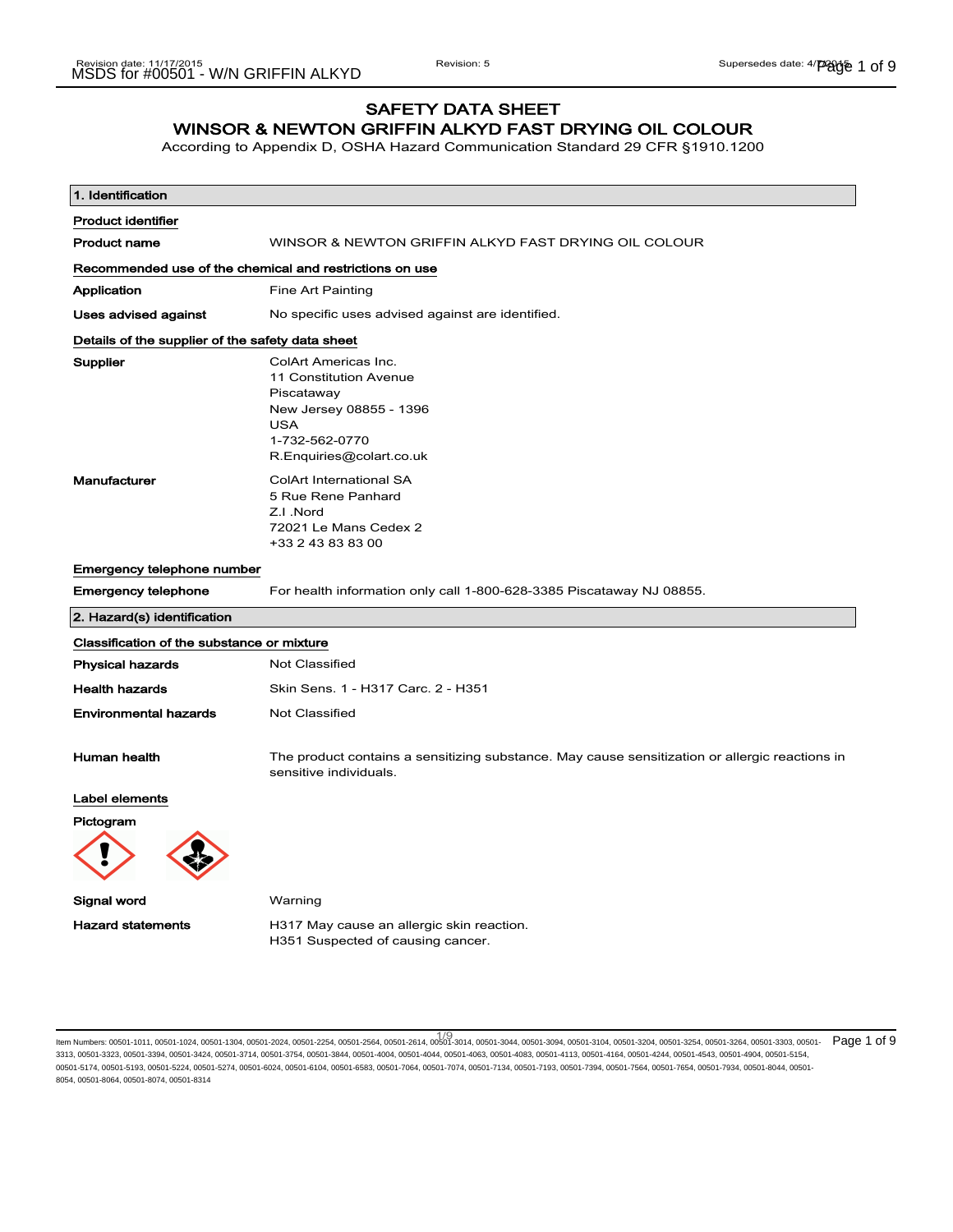| Precautionary statements | P201 Obtain special instructions before use.                                    |
|--------------------------|---------------------------------------------------------------------------------|
|                          | P202 Do not handle until all safety precautions have been read and understood.  |
|                          | P261 Avoid breathing vapor/spray.                                               |
|                          | P272 Contaminated work clothing must not be allowed out of the workplace.       |
|                          | P280 Wear protective gloves/protective clothing/eye protection/face protection. |
|                          | P302+P352 If on skin: Wash with plenty of water.                                |
|                          | P308+P313 If exposed or concerned: Get medical advice/attention.                |
|                          | P321 Specific treatment (see medical advice on this label).                     |
|                          | P333+P313 If skin irritation or rash occurs: Get medical advice/attention.      |
|                          | P362+P364 Take off contaminated clothing and wash it before reuse.              |
|                          | P405 Store locked up.                                                           |
|                          | P501 Dispose of contents/container in accordance with national regulations.     |
| Contains                 | Butanone oxime, Neodecanoate cobalt / borate                                    |

## Other hazards

This product does not contain any substances classified as PBT or vPvB.

### 3. Composition/information on ingredients

## Mixtures

| distillates (petroleum), hydrotreated light                          | 10-30% |
|----------------------------------------------------------------------|--------|
| CAS number: 64742-47-8                                               |        |
| Classification                                                       |        |
| Not Classified                                                       |        |
| <b>Butanone oxime</b>                                                | 1%     |
| CAS number: 96-29-7                                                  |        |
| Classification                                                       |        |
| <b>Acute Tox. 4 - H312</b>                                           |        |
| Eye Dam. 1 - H318                                                    |        |
| <b>Skin Sens. 1 - H317</b>                                           |        |
| Carc. 2 - H351                                                       |        |
| Neodecanoate cobalt / borate                                         | 1%     |
|                                                                      |        |
| CAS number: 68457-13-6                                               |        |
| M factor (Acute) = $1$                                               |        |
| Classification                                                       |        |
| Not Classified                                                       |        |
| The Full Text for all Hazard Statements are Displayed in Section 16. |        |

## 4. First-aid measures

### Description of first aid measures

General information If in doubt, get medical attention promptly. Show this Safety Data Sheet to the medical personnel.

ltem Numbers: 00501-1011, 00501-1024, 00501-1304, 00501-2024, 00501-2254, 00501-2564, 00501-2614, 00501-3014, 00501-3044, 00501-3094, 00501-3104, 00501-3204, 00501-3254, 00501-3264, 00501-3303, 00501-<br>Item Numbers: 00501-1 3313, 00501-3323, 00501-3394, 00501-3424, 00501-3714, 00501-3754, 00501-3844, 00501-4004, 00501-4044, 00501-4063, 00501-4083, 00501-4113, 00501-4164, 00501-4244, 00501-4543, 00501-4904, 00501-5154, 00501-5174, 00501-5193, 00501-5224, 00501-5274, 00501-6024, 00501-6104, 00501-6583, 00501-7064, 00501-7074, 00501-7134, 00501-7193, 00501-7394, 00501-7564, 00501-7654, 00501-7934, 00501-8044, 00501- 8054, 00501-8064, 00501-8074, 00501-8314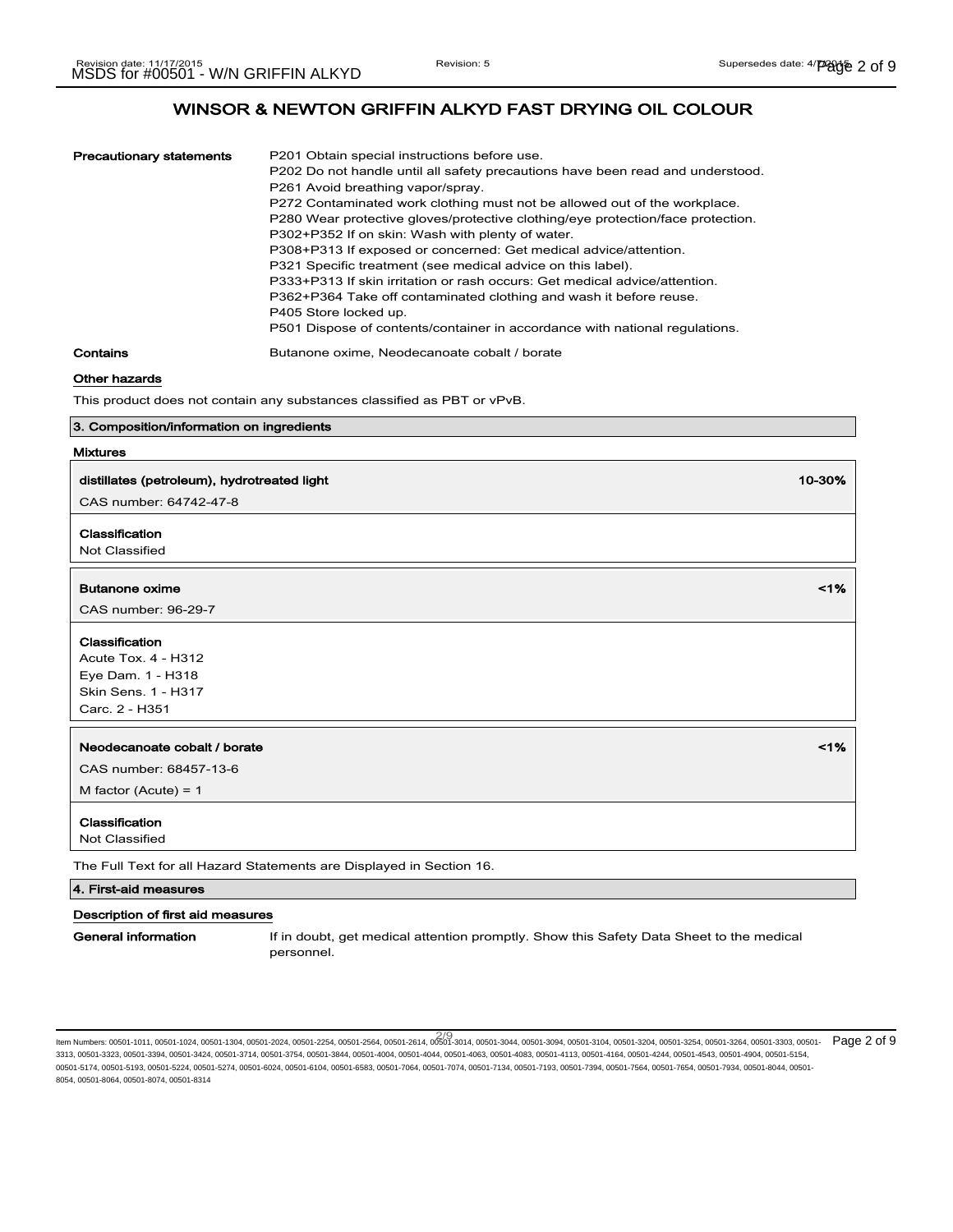| Inhalation                                                          | Move affected person to fresh air and keep warm and at rest in a position comfortable for<br>breathing. Loosen tight clothing such as collar, tie or belt. Get medical attention if symptoms<br>are severe or persist.                                                                                                                                                                                                                                                                                                                 |  |
|---------------------------------------------------------------------|----------------------------------------------------------------------------------------------------------------------------------------------------------------------------------------------------------------------------------------------------------------------------------------------------------------------------------------------------------------------------------------------------------------------------------------------------------------------------------------------------------------------------------------|--|
| Ingestion                                                           | Rinse mouth thoroughly with water. Get medical advice/attention if you feel unwell. Do not<br>induce vomiting unless under the direction of medical personnel.                                                                                                                                                                                                                                                                                                                                                                         |  |
| <b>Skin Contact</b>                                                 | Rinse with water.                                                                                                                                                                                                                                                                                                                                                                                                                                                                                                                      |  |
| Eye contact                                                         | Rinse with water. Get medical attention if any discomfort continues.                                                                                                                                                                                                                                                                                                                                                                                                                                                                   |  |
| <b>Protection of first aiders</b>                                   | First aid personnel should wear appropriate protective equipment during any rescue.                                                                                                                                                                                                                                                                                                                                                                                                                                                    |  |
| Most important symptoms and effects, both acute and delayed         |                                                                                                                                                                                                                                                                                                                                                                                                                                                                                                                                        |  |
| General information                                                 | The severity of the symptoms described will vary dependent on the concentration and the<br>length of exposure.                                                                                                                                                                                                                                                                                                                                                                                                                         |  |
| Inhalation                                                          | No specific symptoms known.                                                                                                                                                                                                                                                                                                                                                                                                                                                                                                            |  |
| Ingestion                                                           | No specific symptoms known.                                                                                                                                                                                                                                                                                                                                                                                                                                                                                                            |  |
| <b>Skin contact</b>                                                 | No specific symptoms known.                                                                                                                                                                                                                                                                                                                                                                                                                                                                                                            |  |
| Eye contact                                                         | No specific symptoms known. May be slightly irritating to eyes.                                                                                                                                                                                                                                                                                                                                                                                                                                                                        |  |
|                                                                     | Indication of immediate medical attention and special treatment needed                                                                                                                                                                                                                                                                                                                                                                                                                                                                 |  |
| Notes for the doctor                                                | Treat symptomatically.                                                                                                                                                                                                                                                                                                                                                                                                                                                                                                                 |  |
| 5. Fire-fighting measures                                           |                                                                                                                                                                                                                                                                                                                                                                                                                                                                                                                                        |  |
| Extinguishing media                                                 |                                                                                                                                                                                                                                                                                                                                                                                                                                                                                                                                        |  |
| Suitable extinguishing media                                        | The product is not flammable. Extinguish with alcohol-resistant foam, carbon dioxide, dry<br>powder or water fog. Use fire-extinguishing media suitable for the surrounding fire.                                                                                                                                                                                                                                                                                                                                                      |  |
| Unsuitable extinguishing<br>media                                   | Do not use water jet as an extinguisher, as this will spread the fire.                                                                                                                                                                                                                                                                                                                                                                                                                                                                 |  |
| Special hazards arising from the substance or mixture               |                                                                                                                                                                                                                                                                                                                                                                                                                                                                                                                                        |  |
| Specific hazards                                                    | Containers can burst violently or explode when heated, due to excessive pressure build-up.                                                                                                                                                                                                                                                                                                                                                                                                                                             |  |
| <b>Hazardous combustion</b><br>products                             | Thermal decomposition or combustion products may include the following substances:<br>Harmful gases or vapors.                                                                                                                                                                                                                                                                                                                                                                                                                         |  |
| <b>Advice for firefighters</b>                                      |                                                                                                                                                                                                                                                                                                                                                                                                                                                                                                                                        |  |
| Protective actions during<br>firefighting                           | Avoid breathing fire gases or vapors. Evacuate area. Cool containers exposed to heat with<br>water spray and remove them from the fire area if it can be done without risk. Cool containers<br>exposed to flames with water until well after the fire is out. If a leak or spill has not ignited, use<br>water spray to disperse vapors and protect men stopping the leak. Control run-off water by<br>containing and keeping it out of sewers and watercourses. If risk of water pollution occurs,<br>notify appropriate authorities. |  |
| Special protective equipment<br>for firefighters                    | Wear positive-pressure self-contained breathing apparatus (SCBA) and appropriate protective<br>clothing. Standard Firefighter's clothing including helmets, protective boots and gloves will<br>provide a basic level of protection for chemical incidents.                                                                                                                                                                                                                                                                            |  |
| 6. Accidental release measures                                      |                                                                                                                                                                                                                                                                                                                                                                                                                                                                                                                                        |  |
| Personal precautions, protective equipment and emergency procedures |                                                                                                                                                                                                                                                                                                                                                                                                                                                                                                                                        |  |
| <b>Personal precautions</b>                                         | Wear protective clothing as described in Section 8 of this safety data sheet. No action shall be<br>taken without appropriate training or involving any personal risk.                                                                                                                                                                                                                                                                                                                                                                 |  |

ltem Numbers: 00501-1011, 00501-1024, 00501-1304, 00501-2024, 00501-2254, 00501-2564, 00501-2614, 00501-3014, 00501-3044, 00501-3094, 00501-3104, 00501-3204, 00501-3254, 00501-3264, 00501-3303, 00501-<br>Item Numbers: 00501-1 3313, 00501-3323, 00501-3394, 00501-3424, 00501-3714, 00501-3754, 00501-3844, 00501-4004, 00501-4044, 00501-4063, 00501-4083, 00501-4113, 00501-4164, 00501-4244, 00501-4543, 00501-4904, 00501-5154, 00501-5174, 00501-5193, 00501-5224, 00501-5274, 00501-6024, 00501-6104, 00501-6583, 00501-7064, 00501-7074, 00501-7134, 00501-7193, 00501-7394, 00501-7564, 00501-7654, 00501-7934, 00501-8044, 00501- 8054, 00501-8064, 00501-8074, 00501-8314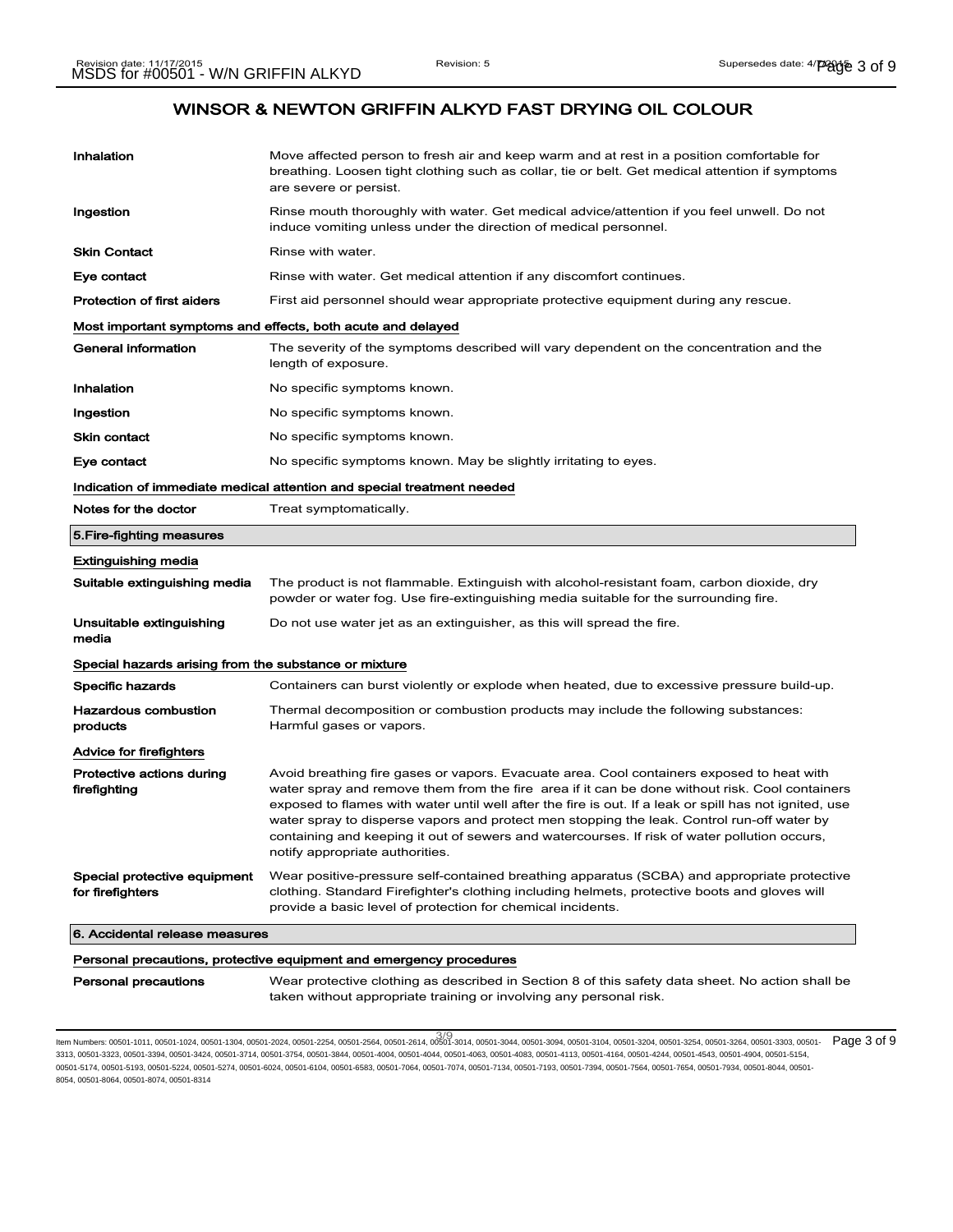| <b>Environmental precautions</b>                             |                                                                                                                                                                                                                                                                                                                                                                                                                                                                                                                                                                                                                                                                                                                               |
|--------------------------------------------------------------|-------------------------------------------------------------------------------------------------------------------------------------------------------------------------------------------------------------------------------------------------------------------------------------------------------------------------------------------------------------------------------------------------------------------------------------------------------------------------------------------------------------------------------------------------------------------------------------------------------------------------------------------------------------------------------------------------------------------------------|
| <b>Environmental precautions</b>                             | Avoid discharge into drains or watercourses or onto the ground.                                                                                                                                                                                                                                                                                                                                                                                                                                                                                                                                                                                                                                                               |
| Methods and material for containment and cleaning up         |                                                                                                                                                                                                                                                                                                                                                                                                                                                                                                                                                                                                                                                                                                                               |
| Methods for cleaning up                                      | Wear protective clothing as described in Section 8 of this safety data sheet. Clear up spills<br>immediately and dispose of waste safely. If the product is soluble in water, dilute the spillage<br>with water and mop it up. Alternatively, or if it is not water-soluble, absorb the spillage with an<br>inert, dry material and place it in a suitable waste disposal container. The contaminated<br>absorbent may pose the same hazard as the spilled material. Label the containers containing<br>waste and contaminated materials and remove from the area as soon as possible. Flush<br>contaminated area with plenty of water. Wash thoroughly after dealing with a spillage. For<br>waste disposal, see Section 13. |
| Reference to other sections                                  | For personal protection, see Section 8. See Section 11 for additional information on health<br>hazards. See Section 12 for additional information on ecological hazards. For waste disposal,<br>see Section 13.                                                                                                                                                                                                                                                                                                                                                                                                                                                                                                               |
| 7. Handling and storage                                      |                                                                                                                                                                                                                                                                                                                                                                                                                                                                                                                                                                                                                                                                                                                               |
| Precautions for safe handling                                |                                                                                                                                                                                                                                                                                                                                                                                                                                                                                                                                                                                                                                                                                                                               |
| Usage precautions                                            | Read and follow manufacturer's recommendations. Wear protective clothing as described in<br>Section 8 of this safety data sheet. Keep away from food, drink and animal feeding stuffs.<br>Handle all packages and containers carefully to minimize spills. Keep container tightly sealed<br>when not in use. Avoid the formation of mists.                                                                                                                                                                                                                                                                                                                                                                                    |
| Advice on general<br>occupational hygiene                    | Wash promptly if skin becomes contaminated. Take off contaminated clothing and wash<br>before reuse. Wash contaminated clothing before reuse.                                                                                                                                                                                                                                                                                                                                                                                                                                                                                                                                                                                 |
| Conditions for safe storage, including any incompatibilities |                                                                                                                                                                                                                                                                                                                                                                                                                                                                                                                                                                                                                                                                                                                               |
| Storage precautions                                          | Store locked up. Keep only in the original container. Keep container tightly closed, in a cool,<br>well ventilated place. Keep containers upright. Protect containers from damage.                                                                                                                                                                                                                                                                                                                                                                                                                                                                                                                                            |
| Storage class                                                | Chemical storage.                                                                                                                                                                                                                                                                                                                                                                                                                                                                                                                                                                                                                                                                                                             |
| Specific end uses(s)                                         |                                                                                                                                                                                                                                                                                                                                                                                                                                                                                                                                                                                                                                                                                                                               |
| Specific end use(s)                                          | The identified uses for this product are detailed in Section 1.2.                                                                                                                                                                                                                                                                                                                                                                                                                                                                                                                                                                                                                                                             |
| 8. Exposure Controls/personal protection                     |                                                                                                                                                                                                                                                                                                                                                                                                                                                                                                                                                                                                                                                                                                                               |
| <b>Exposure controls</b>                                     |                                                                                                                                                                                                                                                                                                                                                                                                                                                                                                                                                                                                                                                                                                                               |
| <b>Protective equipment</b>                                  |                                                                                                                                                                                                                                                                                                                                                                                                                                                                                                                                                                                                                                                                                                                               |
| Appropriate engineering<br>controls                          | Provide adequate ventilation.                                                                                                                                                                                                                                                                                                                                                                                                                                                                                                                                                                                                                                                                                                 |
|                                                              |                                                                                                                                                                                                                                                                                                                                                                                                                                                                                                                                                                                                                                                                                                                               |
| Eye/face protection                                          | Avoid contact with eyes. Large Spillages: Eyewear complying with an approved standard<br>should be worn if a risk assessment indicates eye contact is possible.                                                                                                                                                                                                                                                                                                                                                                                                                                                                                                                                                               |
| Hand protection                                              | No specific hand protection recommended.                                                                                                                                                                                                                                                                                                                                                                                                                                                                                                                                                                                                                                                                                      |

4/ 9 Item Numbers: 00501-1011, 00501-1024, 00501-1304, 00501-2024, 00501-2254, 00501-2564, 00501-2614, 00501-3014, 00501-3044, 00501-3094, 00501-3104, 00501-3204, 00501-3254, 00501-3264, 00501-3303, 00501- Page 4 of 93313, 00501-3323, 00501-3394, 00501-3424, 00501-3714, 00501-3754, 00501-3844, 00501-4004, 00501-4044, 00501-4063, 00501-4083, 00501-4113, 00501-4164, 00501-4244, 00501-4543, 00501-4904, 00501-5154, 00501-5174, 00501-5193, 00501-5224, 00501-5274, 00501-6024, 00501-6104, 00501-6583, 00501-7064, 00501-7074, 00501-7134, 00501-7193, 00501-7394, 00501-7564, 00501-7654, 00501-7934, 00501-8044, 00501- 8054, 00501-8064, 00501-8074, 00501-8314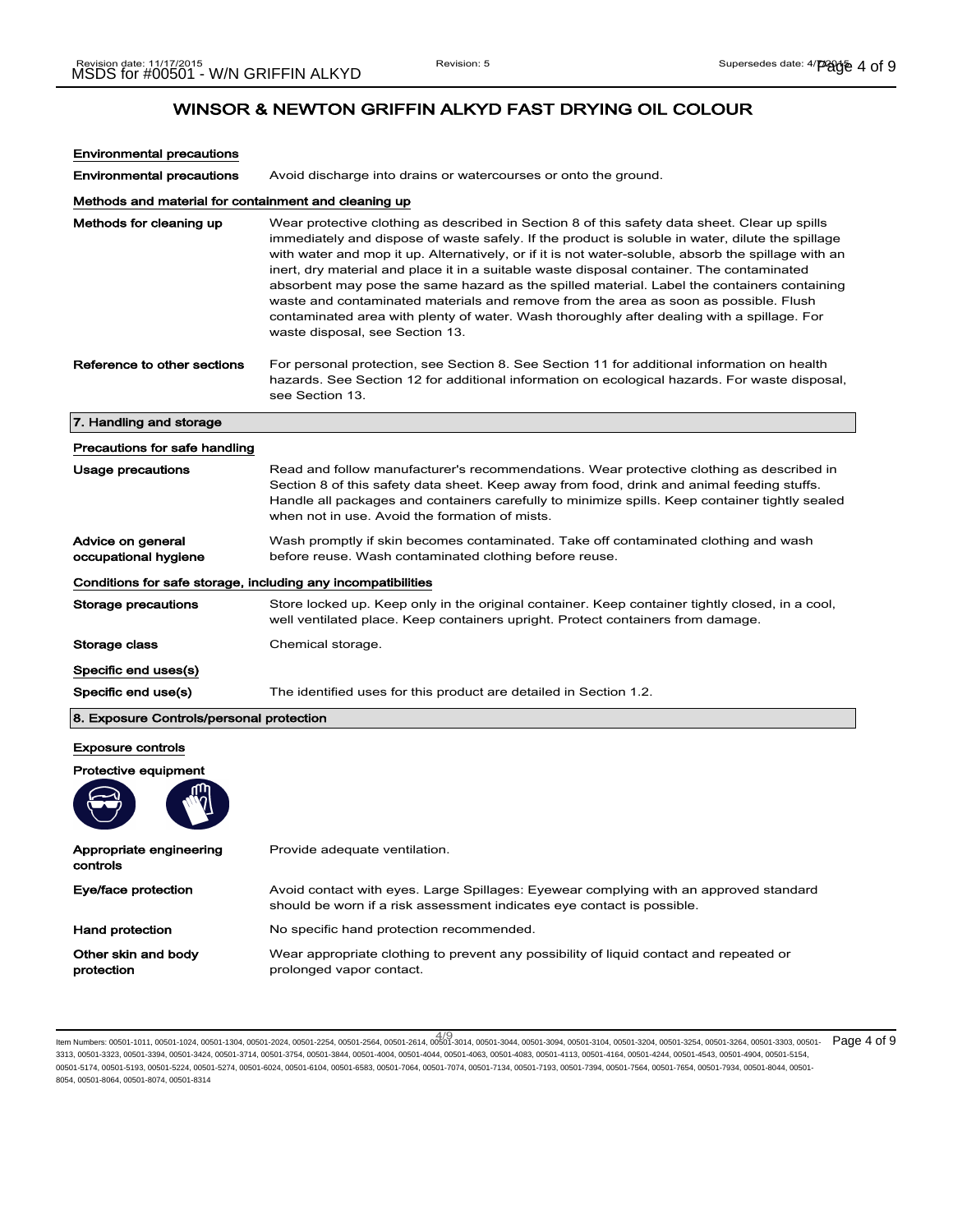| Hygiene measures                          | Wash hands thoroughly after handling. Do not eat, drink or smoke when using this product.<br>Wash contaminated clothing before reuse.                      |
|-------------------------------------------|------------------------------------------------------------------------------------------------------------------------------------------------------------|
| Respiratory protection                    | No specific recommendations. Provide adequate ventilation. Large Spillages: If ventilation is<br>inadequate, suitable respiratory protection must be worn. |
| <b>Environmental exposure</b><br>controls | Keep container tightly sealed when not in use. Avoid release to the environment.                                                                           |

| 9. Physical and Chemical Properties                   |                                                                                                                        |
|-------------------------------------------------------|------------------------------------------------------------------------------------------------------------------------|
| Information on basic physical and chemical properties |                                                                                                                        |
| Appearance                                            | Paste                                                                                                                  |
| Color                                                 | Various colors.                                                                                                        |
| Odor                                                  | Hydrocarbons.                                                                                                          |
| рH                                                    | Not applicable.                                                                                                        |
| Melting point                                         | $< 0^{\circ}$ C                                                                                                        |
| Initial boiling point and range                       | 150-200°C @ 760 mm Hg                                                                                                  |
| <b>Flash point</b>                                    | 70°C CC (Closed cup).                                                                                                  |
| Upper/lower flammability or<br>explosive limits       | : 0.9                                                                                                                  |
| Vapour pressure                                       | 2. mm Hg @ °C                                                                                                          |
| <b>Relative density</b>                               | 1.2 -1.9 @ 20. °C                                                                                                      |
| Auto-ignition temperature                             | $>250^{\circ}$ C                                                                                                       |
| <b>Volatility</b>                                     | 20.                                                                                                                    |
| 10. Stability and reactivity                          |                                                                                                                        |
| Reactivity                                            | There are no known reactivity hazards associated with this product.                                                    |
| <b>Stability</b>                                      | Stable at normal ambient temperatures and when used as recommended. Stable under the<br>prescribed storage conditions. |
| Possibility of hazardous                              | No potentially hazardous reactions known.                                                                              |

reactions Conditions to avoid There are no known conditions that are likely to result in a hazardous situation. Materials to avoid No specific material or group of materials is likely to react with the product to produce a hazardous situation. Hazardous decomposition Does not decompose when used and stored as recommended. Thermal decomposition or

## products combustion products may include the following substances: Harmful gases or vapors. 11. Toxicological information

Information on toxicological effects

Acute toxicity - oral

Notes (oral LD<sub>so</sub>) Based on available data the classification criteria are not met.

5/ 9 Item Numbers: 00501-1011, 00501-1024, 00501-1304, 00501-2024, 00501-2254, 00501-2564, 00501-2614, 00501-3014, 00501-3044, 00501-3094, 00501-3104, 00501-3204, 00501-3254, 00501-3264, 00501-3303, 00501- Page 5 of 93313, 00501-3323, 00501-3394, 00501-3424, 00501-3714, 00501-3754, 00501-3844, 00501-4004, 00501-4044, 00501-4063, 00501-4083, 00501-4113, 00501-4164, 00501-4244, 00501-4543, 00501-4904, 00501-5154, 00501-5174, 00501-5193, 00501-5224, 00501-5274, 00501-6024, 00501-6104, 00501-6583, 00501-7064, 00501-7074, 00501-7134, 00501-7193, 00501-7394, 00501-7564, 00501-7654, 00501-7934, 00501-8044, 00501- 8054, 00501-8064, 00501-8074, 00501-8314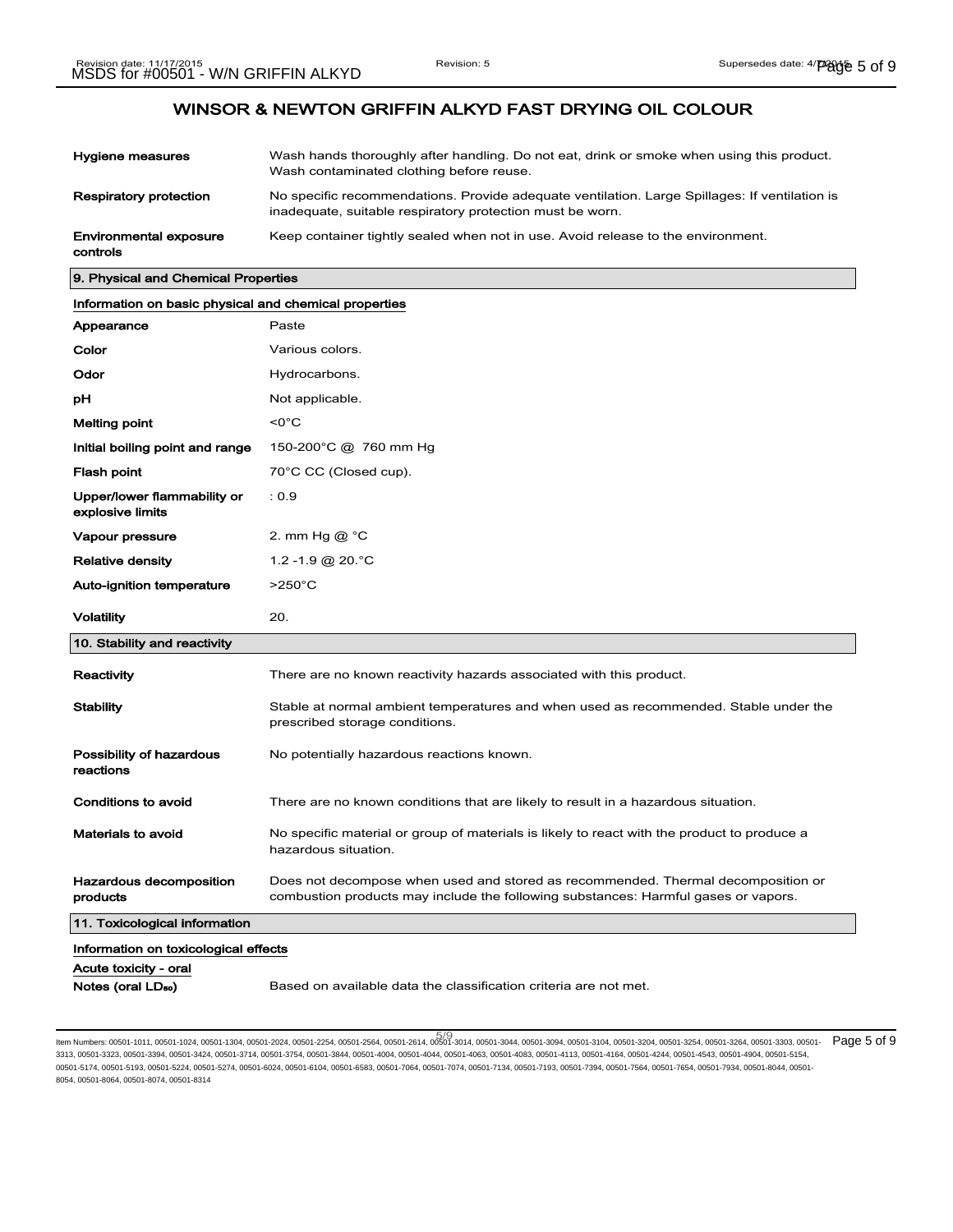$\mathbb{R}^2$ 

## WINSOR & NEWTON GRIFFIN ALKYD FAST DRYING OIL COLOUR

| Acute toxicity - dermal<br>Notes (dermal LD <sub>so</sub> )         | Based on available data the classification criteria are not met.                                               |
|---------------------------------------------------------------------|----------------------------------------------------------------------------------------------------------------|
|                                                                     |                                                                                                                |
| Acute toxicity - inhalation<br>Notes (inhalation LC <sub>50</sub> ) | Based on available data the classification criteria are not met.                                               |
| Skin corrosion/irritation<br>Animal data                            | Based on available data the classification criteria are not met.                                               |
| Serious eye damage/irritation<br>Serious eye damage/irritation      | Based on available data the classification criteria are not met.                                               |
| Respiratory sensitization<br><b>Respiratory sensitisation</b>       | Based on available data the classification criteria are not met.                                               |
| <b>Skin sensitization</b><br><b>Skin sensitisation</b>              | Based on available data the classification criteria are not met.                                               |
| Germ cell mutagenicity<br>Genotoxicity - in vitro                   | Based on available data the classification criteria are not met.                                               |
| Carcinogenicity<br>Carcinogenicity                                  | Based on available data the classification criteria are not met.                                               |
| <b>IARC carcinogenicity</b>                                         | None of the ingredients are listed or exempt.                                                                  |
| Reproductive toxicity<br>Reproductive toxicity - fertility          | Based on available data the classification criteria are not met.                                               |
| Reproductive toxicity -<br>development                              | Based on available data the classification criteria are not met.                                               |
| Specific target organ toxicity - single exposure                    |                                                                                                                |
| STOT - single exposure                                              | Not classified as a specific target organ toxicant after a single exposure.                                    |
| Specific target organ toxicity - repeated exposure                  |                                                                                                                |
| STOT - repeated exposure                                            | Not classified as a specific target organ toxicant after repeated exposure.                                    |
| Aspiration hazard<br>Aspiration hazard                              | Based on available data the classification criteria are not met.                                               |
| General information                                                 | The severity of the symptoms described will vary dependent on the concentration and the<br>length of exposure. |
| Inhalation                                                          | No specific symptoms known.                                                                                    |
| Ingestion                                                           | No specific symptoms known.                                                                                    |
| <b>Skin Contact</b>                                                 | No specific symptoms known.                                                                                    |
| Eye contact                                                         | No specific symptoms known.                                                                                    |
| Route of entry                                                      | Ingestion Inhalation Skin and/or eye contact                                                                   |
| <b>Target Organs</b>                                                | No specific target organs known.                                                                               |
| 12. Ecological Information                                          |                                                                                                                |
|                                                                     |                                                                                                                |

Ecotoxicity Mot regarded as dangerous for the environment. However, large or frequent spills may have hazardous effects on the environment.

ltem Numbers: 00501-1011, 00501-1024, 00501-1304, 00501-2024, 00501-2254, 00501-2564, 00501-2614, 00501-3014, 00501-3044, 00501-3094, 00501-3104, 00501-3204, 00501-3254, 00501-3264, 00501-3303, 00501-<br>Item Numbers: 00501-1 3313, 00501-3323, 00501-3394, 00501-3424, 00501-3714, 00501-3754, 00501-3844, 00501-4004, 00501-4044, 00501-4063, 00501-4083, 00501-4113, 00501-4164, 00501-4244, 00501-4543, 00501-4904, 00501-5154, 00501-5174, 00501-5193, 00501-5224, 00501-5274, 00501-6024, 00501-6104, 00501-6583, 00501-7064, 00501-7074, 00501-7134, 00501-7193, 00501-7394, 00501-7564, 00501-7654, 00501-7934, 00501-8044, 00501- 8054, 00501-8064, 00501-8074, 00501-8314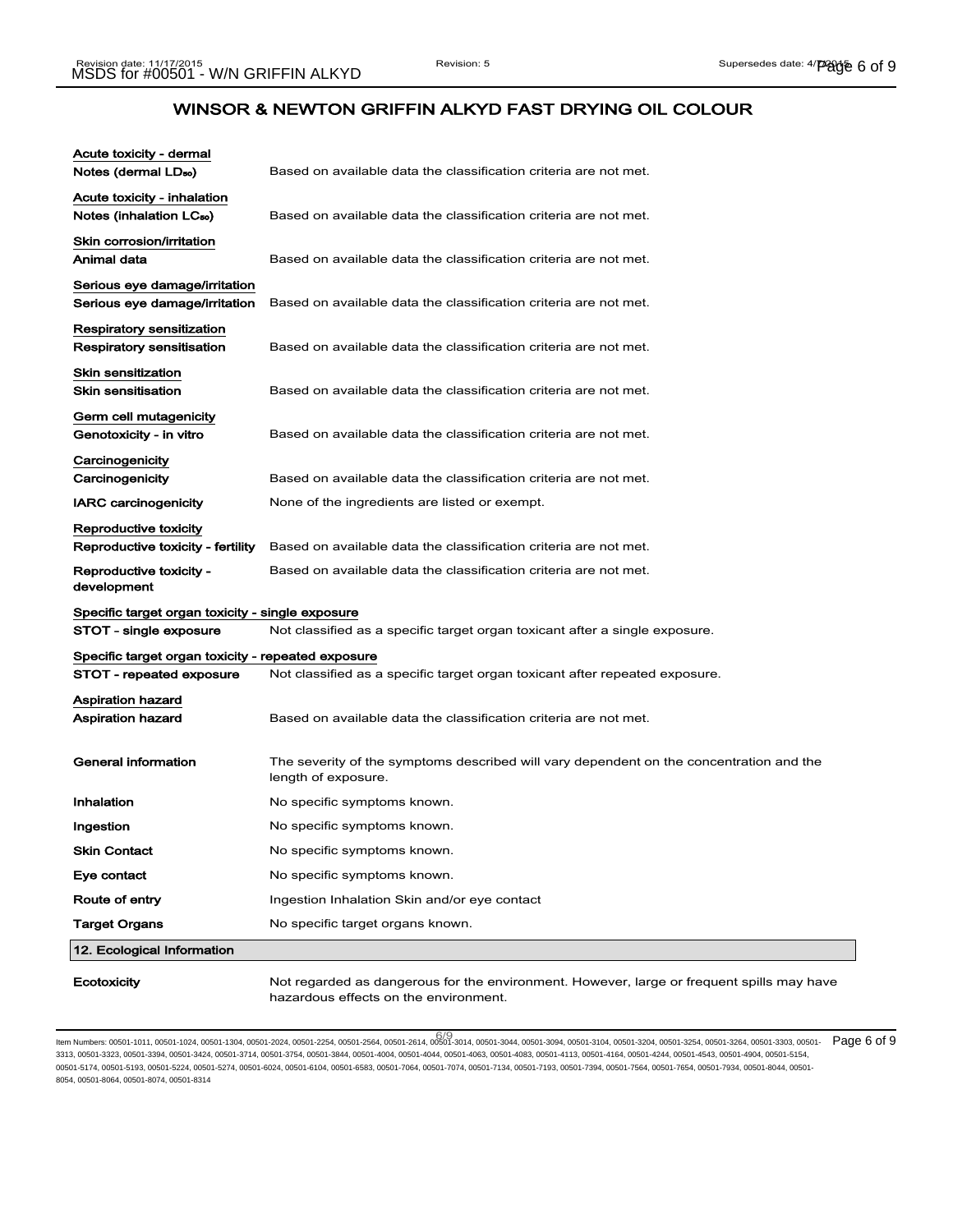| Toxicity                                  |                                                                                                                                                                                                                                                                                                                                                                                                                                                                                                                           |
|-------------------------------------------|---------------------------------------------------------------------------------------------------------------------------------------------------------------------------------------------------------------------------------------------------------------------------------------------------------------------------------------------------------------------------------------------------------------------------------------------------------------------------------------------------------------------------|
| Toxicity                                  | Based on available data the classification criteria are not met.                                                                                                                                                                                                                                                                                                                                                                                                                                                          |
| Acute toxicity - fish                     | Not determined.                                                                                                                                                                                                                                                                                                                                                                                                                                                                                                           |
| Acute toxicity - aquatic<br>invertebrates | Not determined.                                                                                                                                                                                                                                                                                                                                                                                                                                                                                                           |
| Acute toxicity - aquatic plants           | Not determined.                                                                                                                                                                                                                                                                                                                                                                                                                                                                                                           |
| Acute toxicity -<br>microorganisms        | Not determined.                                                                                                                                                                                                                                                                                                                                                                                                                                                                                                           |
| Persistence and degradability             |                                                                                                                                                                                                                                                                                                                                                                                                                                                                                                                           |
|                                           | <b>Persistence and degradability</b> The degradability of the product is not known.                                                                                                                                                                                                                                                                                                                                                                                                                                       |
| Bioaccumulative potential                 |                                                                                                                                                                                                                                                                                                                                                                                                                                                                                                                           |
| <b>Bio-Accumulative Potential</b>         | No data available on bioaccumulation.                                                                                                                                                                                                                                                                                                                                                                                                                                                                                     |
| Mobility in soil                          |                                                                                                                                                                                                                                                                                                                                                                                                                                                                                                                           |
| <b>Mobility</b>                           | No data available.                                                                                                                                                                                                                                                                                                                                                                                                                                                                                                        |
| Other adverse effects                     |                                                                                                                                                                                                                                                                                                                                                                                                                                                                                                                           |
| Other adverse effects                     | None known.                                                                                                                                                                                                                                                                                                                                                                                                                                                                                                               |
| 13. Disposal considerations               |                                                                                                                                                                                                                                                                                                                                                                                                                                                                                                                           |
| Waste treatment methods                   |                                                                                                                                                                                                                                                                                                                                                                                                                                                                                                                           |
| <b>General information</b>                | The generation of waste should be minimized or avoided wherever possible. Reuse or recycle<br>products wherever possible. This material and its container must be disposed of in a safe<br>way. When handling waste, the safety precautions applying to handling of the product should<br>be considered. Care should be taken when handling emptied containers that have not been<br>thoroughly cleaned or rinsed out. Empty containers or liners may retain some product<br>residues and hence be potentially hazardous. |
| Disposal methods                          | Dispose of waste to licensed waste disposal site in accordance with the requirements of the<br>local Waste Disposal Authority.                                                                                                                                                                                                                                                                                                                                                                                            |
| <b>Waste class</b>                        | 08 01 12 waste paint and varnish other than those mentioned in 08 01 11                                                                                                                                                                                                                                                                                                                                                                                                                                                   |
| 14. Transport information                 |                                                                                                                                                                                                                                                                                                                                                                                                                                                                                                                           |
| General                                   | The product is not covered by international regulations on the transport of dangerous goods<br>(IMDG, IATA, DoT).                                                                                                                                                                                                                                                                                                                                                                                                         |
| UN Number                                 |                                                                                                                                                                                                                                                                                                                                                                                                                                                                                                                           |
| Not applicable.                           |                                                                                                                                                                                                                                                                                                                                                                                                                                                                                                                           |
| UN proper shipping name                   |                                                                                                                                                                                                                                                                                                                                                                                                                                                                                                                           |
| Not applicable.                           |                                                                                                                                                                                                                                                                                                                                                                                                                                                                                                                           |
| Transport hazard class(es)                |                                                                                                                                                                                                                                                                                                                                                                                                                                                                                                                           |
| Not applicable.                           |                                                                                                                                                                                                                                                                                                                                                                                                                                                                                                                           |
| Packing group                             |                                                                                                                                                                                                                                                                                                                                                                                                                                                                                                                           |
| Not applicable.                           |                                                                                                                                                                                                                                                                                                                                                                                                                                                                                                                           |
| <b>Environmental hazards</b>              |                                                                                                                                                                                                                                                                                                                                                                                                                                                                                                                           |

7/9 7/9<br>Item Numbers: 00501-1011, 00501-1024, 00501-1304, 00501-2024, 00501-2254, 00501-2564, 00501-2614, 00501-3014, 00501-3044, 00501-3094, 00501-3104, 00501-3204, 00501-3254, 00501-3264, 00501-3303, 00501- Page 7 of 9 3313, 00501-3323, 00501-3394, 00501-3424, 00501-3714, 00501-3754, 00501-3844, 00501-4004, 00501-4044, 00501-4063, 00501-4083, 00501-4113, 00501-4164, 00501-4244, 00501-4543, 00501-4904, 00501-5154, 00501-5174, 00501-5193, 00501-5224, 00501-5274, 00501-6024, 00501-6104, 00501-6583, 00501-7064, 00501-7074, 00501-7134, 00501-7193, 00501-7394, 00501-7564, 00501-7654, 00501-7934, 00501-8044, 00501- 8054, 00501-8064, 00501-8074, 00501-8314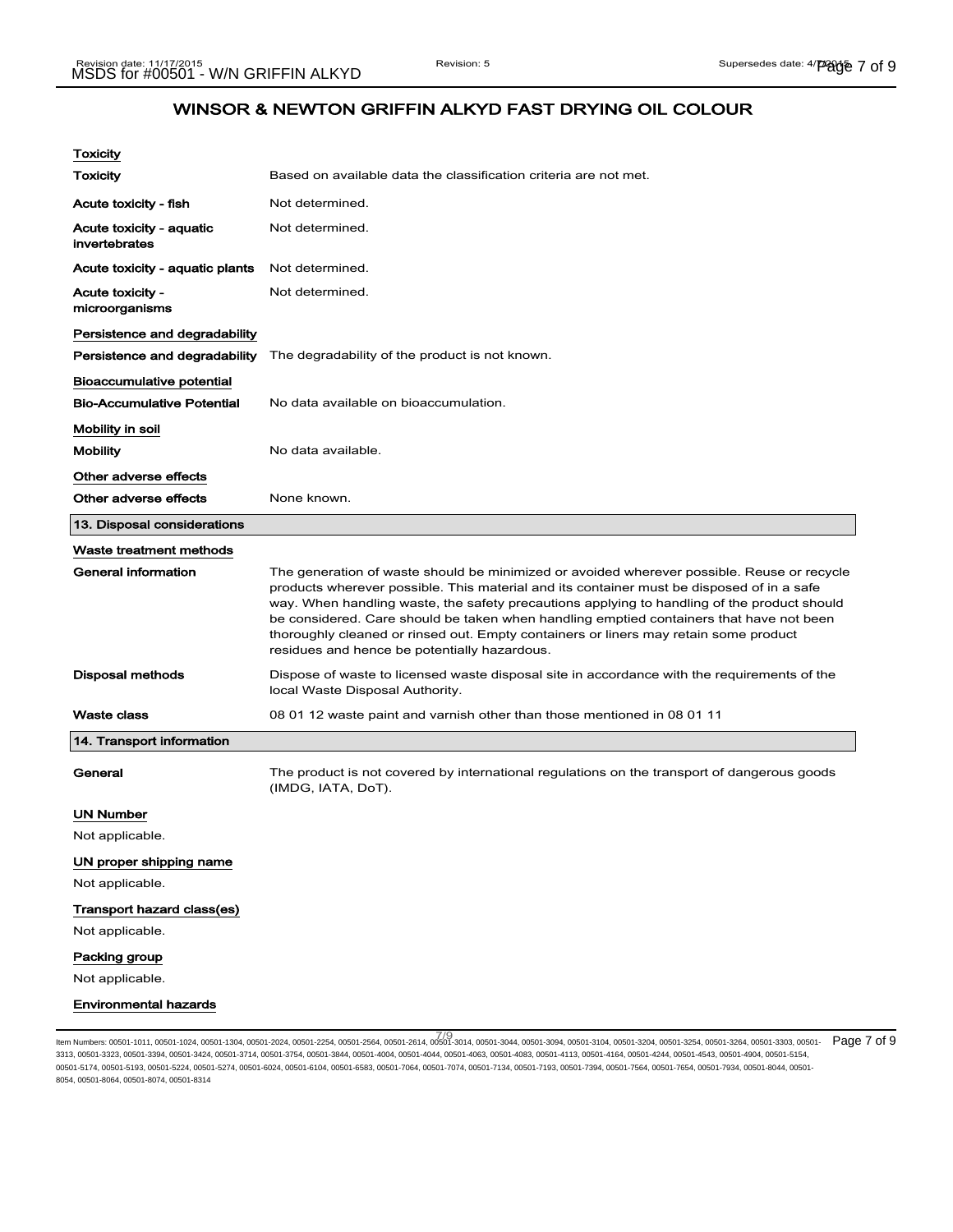# Environmentally Hazardous Substance

No.

#### Special precautions for user

Not applicable.

| 15. Regulatory information |                                                                                                                                                                                                                                                                                                                                                                                              |
|----------------------------|----------------------------------------------------------------------------------------------------------------------------------------------------------------------------------------------------------------------------------------------------------------------------------------------------------------------------------------------------------------------------------------------|
| <b>Regulatory Status</b>   | This product has been evaluated by a toxicologist and labelled for acute and chronic health<br>hazards in accordance with the Labelling of Hazardous Art Materials Regulation and Federal<br>Regulation 16 CFR 1500.14 of the Federal Hazardous Substances Act. This product conforms<br>to ASTM D-4236 Standard Practice for Labelling Art Materials for Chronic Adverse health<br>effects. |
|                            | This product has been certified by ACMI (Artists Craft Material Institute, Inc.) to carry the CL<br>(Cautionary Labelling) Seal, meaning the following warnings and safe use instructions should                                                                                                                                                                                             |

(Cautionary Labelling) Seal, meaning the following warnings and safe use instructions should be observed.

WARNING: VAPOR HARMFUL. Contains: PETROLEUM DISTILLATES

PRECAUTIONS: Use only with adequate ventilation. KEEP OUT OF REACH OF CHILDREN. FIRST AID TREATMENT: If inhalation symptoms occur, move to fresh air. If symptoms persist, see a physician. For Health information only call 1-800-628-3385 Piscataway NJ 08855.

## US Federal Regulations

#### SARA Section 302 Extremely Hazardous Substances Tier II Threshold Planning Quantities

None of the ingredients are listed or exempt.

#### CERCLA/Superfund, Hazardous Substances/Reportable Quantities (EPA)

None of the ingredients are listed or exempt.

#### SARA Extremely Hazardous Substances EPCRA Reportable Quantities

None of the ingredients are listed or exempt.

## SARA 313 Emission Reporting

None of the ingredients are listed or exempt.

## CAA Accidental Release Prevention

None of the ingredients are listed or exempt.

## FDA - Essential Chemical

None of the ingredients are listed or exempt.

#### FDA - Precursor Chemical

None of the ingredients are listed or exempt.

## SARA (311/312) Hazard Categories

None of the ingredients are listed or exempt.

## OSHA Highly Hazardous Chemicals

None of the ingredients are listed or exempt.

### US State Regulations

8/9<br>Item Numbers: 00501-1011, 00501-1024, 00501-1304, 00501-2024, 00501-2254, 00501-2564, 00501-2614, 00501-3014, 00501-3044, 00501-3094, 00501-3104, 00501-3204, 00501-3254, 00501-3264, 00501-3303, 00501- Page 8 of 9 3313, 00501-3323, 00501-3394, 00501-3424, 00501-3714, 00501-3754, 00501-3844, 00501-4004, 00501-4044, 00501-4063, 00501-4083, 00501-4113, 00501-4164, 00501-4244, 00501-4543, 00501-4904, 00501-5154, 00501-5174, 00501-5193, 00501-5224, 00501-5274, 00501-6024, 00501-6104, 00501-6583, 00501-7064, 00501-7074, 00501-7134, 00501-7193, 00501-7394, 00501-7564, 00501-7654, 00501-7934, 00501-8044, 00501- 8054, 00501-8064, 00501-8074, 00501-8314